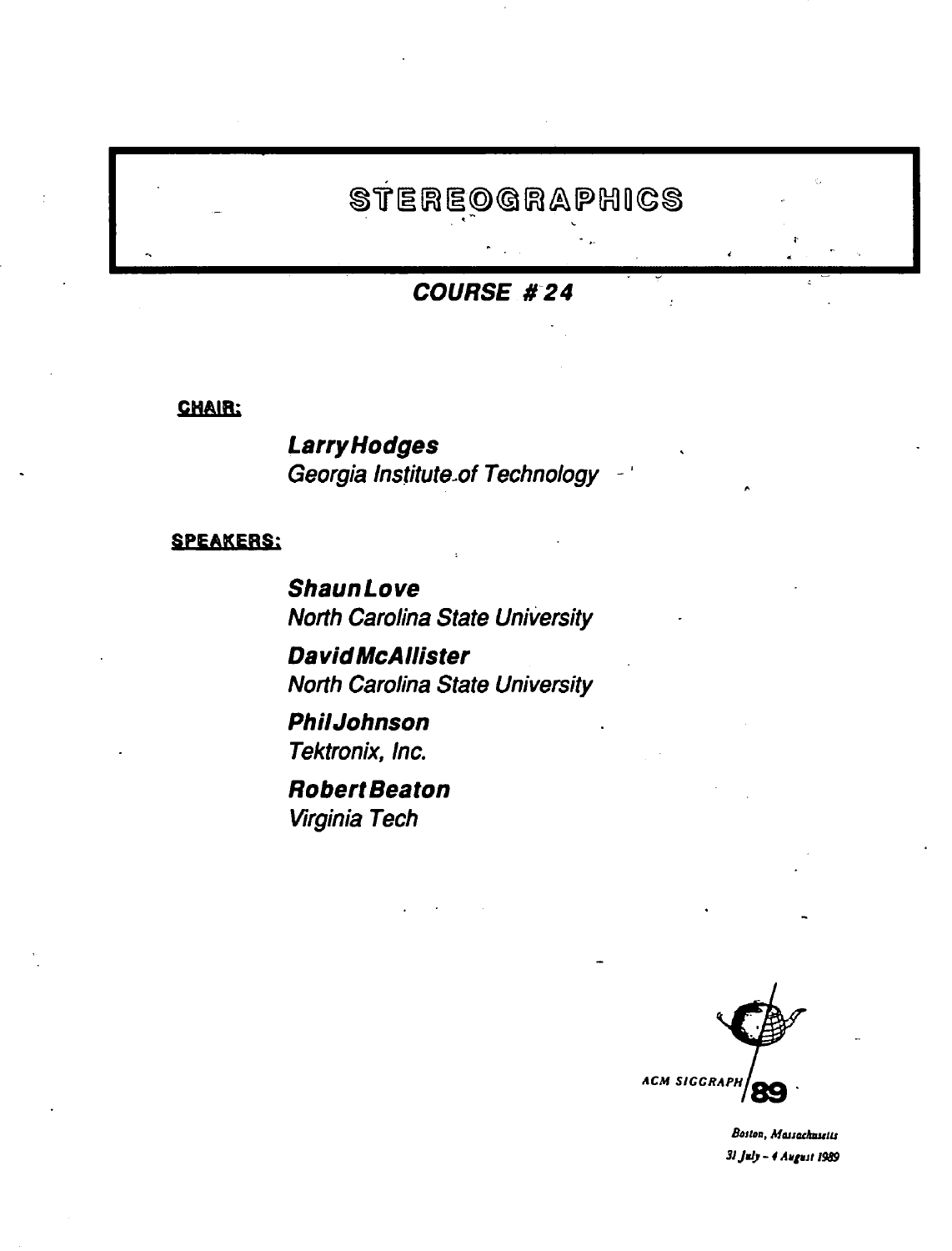## **COURSE CHAIR'S PREFACE**

Welcome to *Stereographics*. The precursor of this course was first taught in 1985 as a half-day course at SPIE East in Arlington, Virginia. Later that year it was presented as a full day course at SIGGRAPH '85 under the title: "Three-Dimensional Display Technology and Techniques for Computer Generated Images." Since 1985 the course has been taught at either SIGGRAPH or the SPIE 0-E Lase Symposium a total of eight times. Each version of the course has been updated with new material and new participants. This year, in addition to the note chapters contributed by the speakers, chapters have also been contributed by Richard DeHoff, Edwin R. Jones, Jr., A. Porter McLaurin, Lawrence D. Sher, Richard A. Steenblik, and Homer Tilton. By my count, well over two dozen different people have contributed their time during the past five years as course speakers, contributors to the notes, and to present demonstrations of 3-D display devices and techniques. Each of them has taught me something new about 3-D display. My thanks to all of them, especially: John Baker, Barbara Hall, David Butts, Richard DeHoff, Roben Fomaro, Phil Johnson, Edwin R. Jones, Olin Lathrop, James Lipscomb, Lenny Lipton, Shaun Love, Grayson Marshall, Chris Mayhew, David McAllister, A. Poner McLaurin, John Merritt, Kathy Middo, Lowell Noble, Matt Rebholz, Woodrow Robbins, John Roese, Dan Sandlin, Ellen Sandor, Lawrence Sher, Richard Steenblik, Homer Tilton, Larry Virgin and Steve Wixson.

Larry F. Hodges

## **COURSE ABSTRACT**

Although 3-D graphics creates and interacts with data in three dimensions, the majority of display devices allow only perspective rendering of images in two dimensions. In this course we provide a detailed introduction to the rapidly growing area of stereographics and other 3-D display . techniques. Topics covered will include: 1) perceptual and human factor issues in 3-D display, 2) in-depth material on the design and display characteristics of time-multiplexed stereoscopic display systems, 3) computing stereographic views, 4) 3-D hardcopy techniques, and 5) overview of other 3-D display techniques including varifocal mirrors, chromostereoscopy, alternating pairs, and the Pulfrich phenomenon.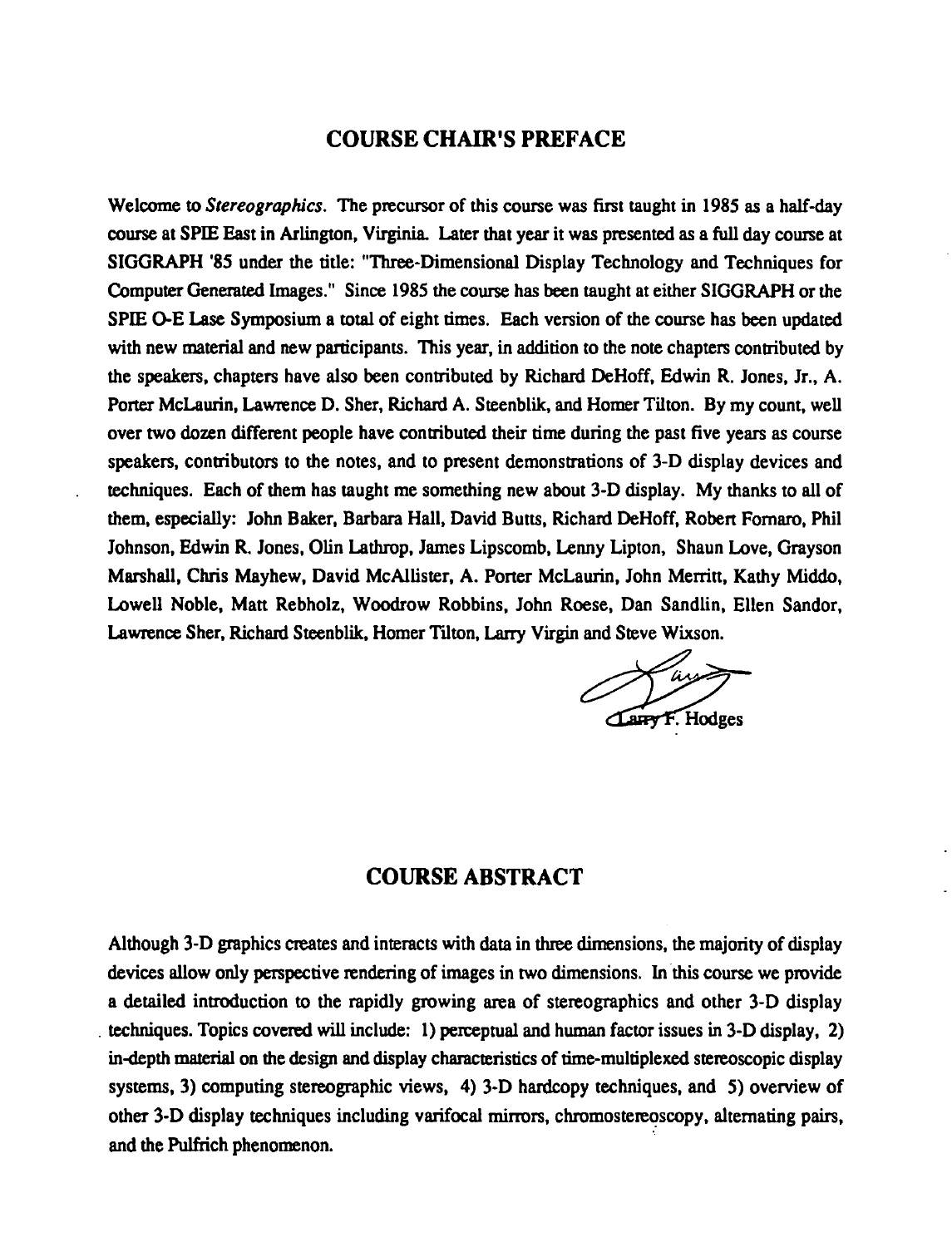#### SPEAKER BIOGRAPHIES

Larry F. Hodges is currently an Assistant Professor in the School of lnfonnation and Computer Science at Georgia Institute of Technology. He received his Ph.D. in computer engineering at North Carolina State University in 1988. He also holds a MS in computer studies from NCSU and a BA with a double major in mathematics and physics from Elon College. His professional interests are in computer graphics, three-dimensional display and scientific visualization. Dr. Hodges has presented numerous technical courses and invited talks in raster graphics, true 3-D display technologies, and stereographics and is the National Chair for the Society for Infonnation Display's Special Technology Committee on 3-D Display and Visualization. He is a member of the ACM, IEEE-CS, SID, and SPIE.

Phil Johnson is program manager of the liquid crystal shutter group at Tektronix. He received his BS in physics from Albion College in 1964. He has been with Tektronix since 1964 where he has worked with various display technologies and published papers on displays and liquid crystal technology. Mr. Johnson is the coinventor of the  $\pi$ -cell, a fast-switching liquid-crystal device that is the basis for the stereoscopic shutter system used by Tektronix and several other workstation vendors.

Sbaun Love is a visiting instructor in Computer Science at North Carolina State University. His research interests include computer graphics and holography. He has written papers on computer generated holography and true 3D display. Mr. Love received his BA from the University of North Carolina, Chapel Hill and the MS degree in Computer Studies from North Carolina State University. He is currently a Ph.D. candidate in Computer Engineering at NCSU. He is a member of ACM, SPIE and Upsilon Pi Epsilon.

David F. McAllister is a Professor in the Computer Science Department of North Carolina State University. He has developed and taught short courses in graphics for industry and major computer science and display technology conferences. He is the author of numerous papers on curve and surface representation and three-dimensional display technology. His research interests include computer graphics and software reliability. Dr. McAllister received his MS and BS in mathematics from Purdue University and the University of North Carolina, Chapel Hill, respectively. He obtained his Ph.D. in Computer Science from the University of North Carolina, Chapel Hill in 1972. He is a member of ACM, IEEE; and SPIE:

 $\cdot$  :  $\cdot$  :  $\cdot$  :

,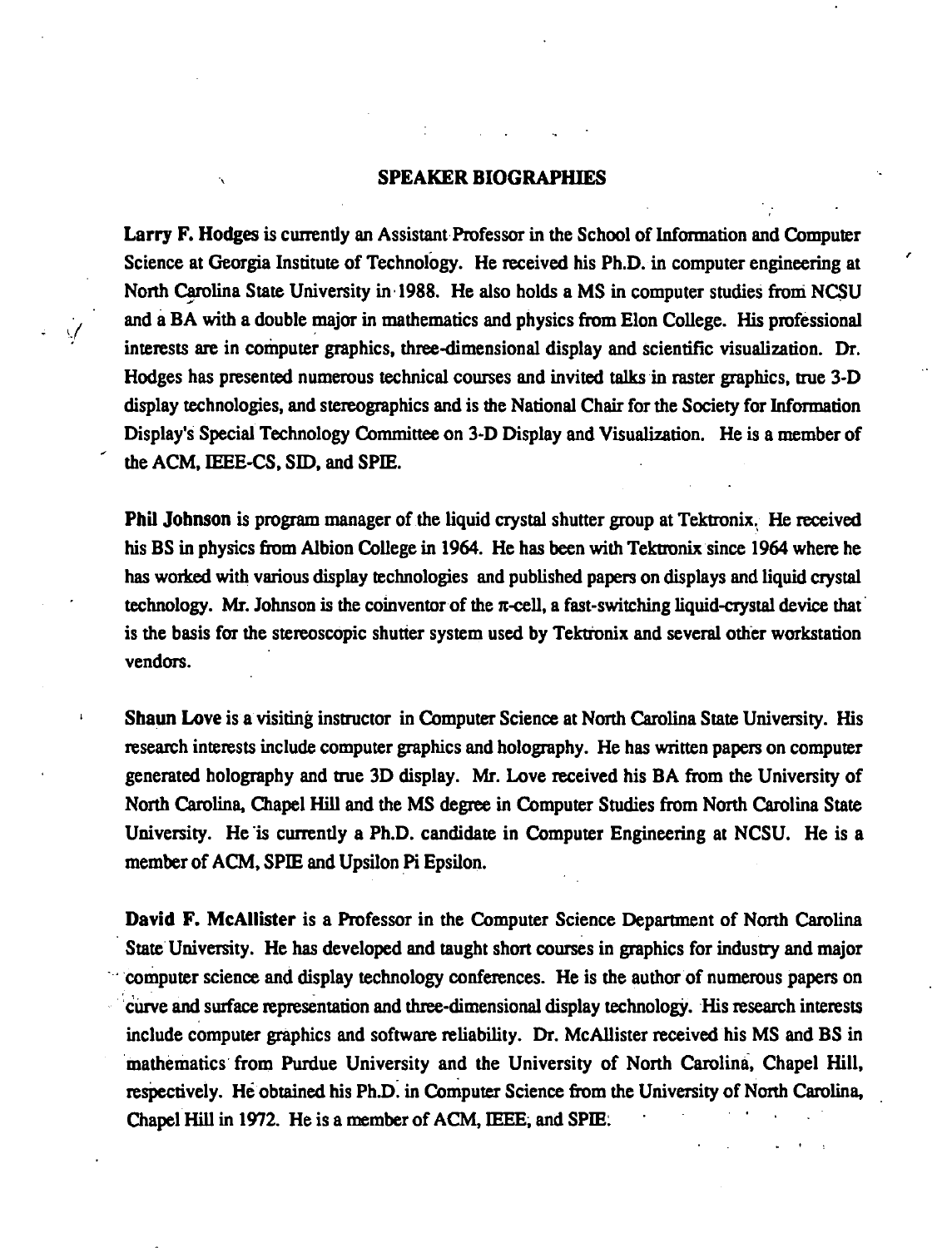## TABLE OF CONTENTS

 $\hat{\mathbf{r}}$ 

 $\ddot{\phantom{0}}$ 

| <b>Course Chair's Preface</b>                   |                                                                                                                                                                                                                                                                                                                                                                                                                                          |                                                                                              |  |
|-------------------------------------------------|------------------------------------------------------------------------------------------------------------------------------------------------------------------------------------------------------------------------------------------------------------------------------------------------------------------------------------------------------------------------------------------------------------------------------------------|----------------------------------------------------------------------------------------------|--|
| <b>Course Abstract</b>                          |                                                                                                                                                                                                                                                                                                                                                                                                                                          |                                                                                              |  |
| Speaker Biographies<br><b>Tabel of Contents</b> |                                                                                                                                                                                                                                                                                                                                                                                                                                          |                                                                                              |  |
|                                                 |                                                                                                                                                                                                                                                                                                                                                                                                                                          |                                                                                              |  |
|                                                 | Chapter 2 Implementation of True 3D Cursors in Computer Graphics<br>David R.W. Butts & David F. McAllister<br>Introduction<br><b>Hardware Description</b><br>The 3D Cursor<br><b>Stereo Pair Generation Methods</b><br><b>Induced Z Shift</b><br>Erasing in True 3D<br><b>Rubber Band Vectors</b><br>Polygon Fill Speed<br><b>Picket Fence Problem</b><br>Perceptual Zooming<br>Double Images<br><b>Conclusions</b><br><b>References</b> | 2.1<br>2.1<br>2.1<br>$2.23$<br>$2.35$<br>$2.67$<br>2.8<br>2.8<br>2.9<br>2.10<br>2.10<br>2.11 |  |
|                                                 | Chapter 3 Field Sequential Stereoscopic Graphics Systems and Applications 3.1<br>Phil Johnson & Richard DeHoff<br>Introduction<br><b>Three Dimensional Displays</b><br>Stereoscopic 3D Display Techniques<br>Hardware<br><b>Applications</b><br><b>Medical Imaging</b><br>Mechanical CAD<br><b>Molecular Modeling</b><br>Photogrammetry and Remote Sensing<br>Other<br>References                                                        | 3.1<br>3.1<br>3.2<br>3.3<br>3.5<br>$3.5\,$<br>3.5<br>3.6<br>3.6<br>3.6<br>3.7                |  |
|                                                 | <b>Chapter 4: Computing Stereographic Views</b><br>Larry F. Hodges & David F. McAllister<br>Introduction<br><b>Terminology and Definitions</b><br>Depth Cues<br><b>Horizontal Parallax</b><br><b>Image Scaling Along The Viewing Axis</b><br><b>Vertical Parallax</b>                                                                                                                                                                    | 4.1<br>4.1<br>4.2<br>4.2<br>4.2<br>4.5<br>4.7                                                |  |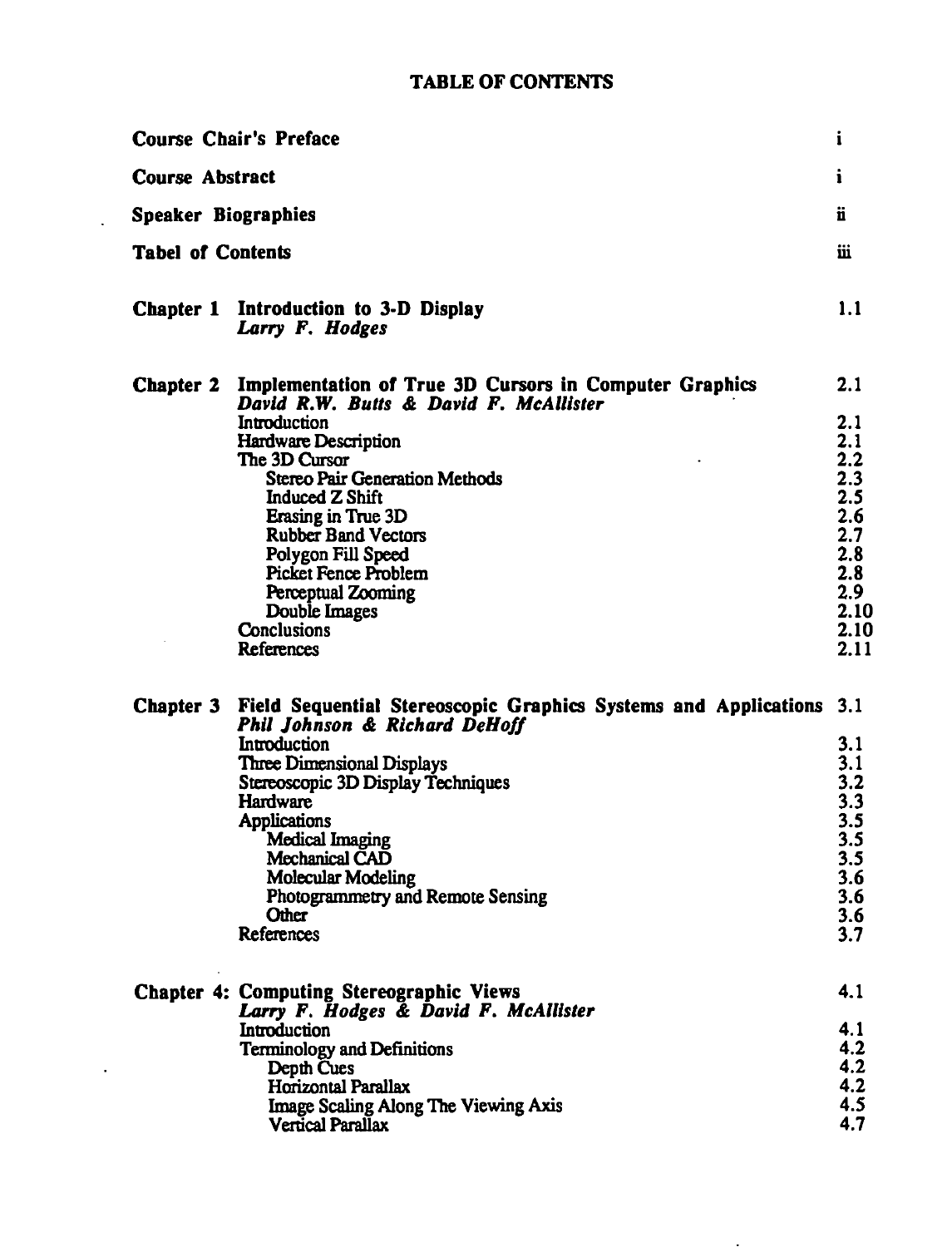|           | <b>Coordinate Systems</b><br>Rotations with Perspective Projection<br><b>Motivation For This Approach</b><br>Equations For Left- And Right-Eye Projections<br><b>Vertical Parallax</b><br>Shape Of The Stereo Window<br><b>Summary For Rotated Perspective</b><br><b>Parallel Projection</b><br><b>Rotations With Parallel Projection</b><br>Shear With Parallel Projection<br><b>Summary For Parallel Projection</b><br>Two Centers of Projection<br><b>Equations For Left And Right-Eye Views</b><br>Parallax<br>Scaling<br>Implementation<br>Moving The Stereo Window<br>Summary For Two Centers Of Projection<br><b>Summary and Conclusions</b><br>References | 4.7<br>4.8<br>4.8<br>4.9<br>4.10<br>4.14<br>4.15<br>4.18<br>4.18<br>4.20<br>4.20<br>4.22<br>4.22<br>4.22<br>4.24<br>4.24<br>4.27<br>4.28<br>4.29<br>4.30 |
|-----------|-------------------------------------------------------------------------------------------------------------------------------------------------------------------------------------------------------------------------------------------------------------------------------------------------------------------------------------------------------------------------------------------------------------------------------------------------------------------------------------------------------------------------------------------------------------------------------------------------------------------------------------------------------------------|----------------------------------------------------------------------------------------------------------------------------------------------------------|
|           | Chapter 5: Three Dimensional Hardcopy                                                                                                                                                                                                                                                                                                                                                                                                                                                                                                                                                                                                                             | 5.1                                                                                                                                                      |
|           | <b>Shaun Love</b><br><b>Printed Stereo Pairs</b>                                                                                                                                                                                                                                                                                                                                                                                                                                                                                                                                                                                                                  | 5.3                                                                                                                                                      |
|           | Free viewing                                                                                                                                                                                                                                                                                                                                                                                                                                                                                                                                                                                                                                                      | 5.3                                                                                                                                                      |
|           | <b>Stereoscopes</b>                                                                                                                                                                                                                                                                                                                                                                                                                                                                                                                                                                                                                                               | 5.4                                                                                                                                                      |
|           | Anaglyphs                                                                                                                                                                                                                                                                                                                                                                                                                                                                                                                                                                                                                                                         | 5.5                                                                                                                                                      |
|           | <b>Transparencies</b>                                                                                                                                                                                                                                                                                                                                                                                                                                                                                                                                                                                                                                             | 5.5                                                                                                                                                      |
|           | Vectograph                                                                                                                                                                                                                                                                                                                                                                                                                                                                                                                                                                                                                                                        | 5.7                                                                                                                                                      |
|           | Video Tape                                                                                                                                                                                                                                                                                                                                                                                                                                                                                                                                                                                                                                                        | 5.9                                                                                                                                                      |
|           | Selector Screen Methods                                                                                                                                                                                                                                                                                                                                                                                                                                                                                                                                                                                                                                           | 5.10                                                                                                                                                     |
|           | <b>Parallax Barriers</b>                                                                                                                                                                                                                                                                                                                                                                                                                                                                                                                                                                                                                                          | 5.11                                                                                                                                                     |
|           | <b>Lenticular Sheets</b>                                                                                                                                                                                                                                                                                                                                                                                                                                                                                                                                                                                                                                          | 5.12                                                                                                                                                     |
|           | <b>Image Generation</b>                                                                                                                                                                                                                                                                                                                                                                                                                                                                                                                                                                                                                                           | 5.14                                                                                                                                                     |
|           | <b>Viewing Characteristics</b>                                                                                                                                                                                                                                                                                                                                                                                                                                                                                                                                                                                                                                    | 5.14<br>5.16                                                                                                                                             |
|           | Marshall's Grating Method<br><b>Direct Writing</b>                                                                                                                                                                                                                                                                                                                                                                                                                                                                                                                                                                                                                | 5.17                                                                                                                                                     |
|           | <b>Stealth Negative</b>                                                                                                                                                                                                                                                                                                                                                                                                                                                                                                                                                                                                                                           | 5.17                                                                                                                                                     |
|           | Holography                                                                                                                                                                                                                                                                                                                                                                                                                                                                                                                                                                                                                                                        | 5.18                                                                                                                                                     |
|           | <b>Fully Computed Holograms</b>                                                                                                                                                                                                                                                                                                                                                                                                                                                                                                                                                                                                                                   | 5.21                                                                                                                                                     |
|           | Multiplex Holography                                                                                                                                                                                                                                                                                                                                                                                                                                                                                                                                                                                                                                              | 5.23                                                                                                                                                     |
|           | Recording a Holographic Stereogram                                                                                                                                                                                                                                                                                                                                                                                                                                                                                                                                                                                                                                | 5.23                                                                                                                                                     |
|           | Holographic Cinema                                                                                                                                                                                                                                                                                                                                                                                                                                                                                                                                                                                                                                                | 5.27                                                                                                                                                     |
|           | Archiving                                                                                                                                                                                                                                                                                                                                                                                                                                                                                                                                                                                                                                                         | 5.28                                                                                                                                                     |
|           | Conclusions                                                                                                                                                                                                                                                                                                                                                                                                                                                                                                                                                                                                                                                       | 5.29                                                                                                                                                     |
|           | References                                                                                                                                                                                                                                                                                                                                                                                                                                                                                                                                                                                                                                                        | 5.31                                                                                                                                                     |
| Chapter 6 | The Parallactiscope                                                                                                                                                                                                                                                                                                                                                                                                                                                                                                                                                                                                                                               | 6.1                                                                                                                                                      |
|           | <b>Homer B. Tilton</b>                                                                                                                                                                                                                                                                                                                                                                                                                                                                                                                                                                                                                                            |                                                                                                                                                          |
|           | The Parallactiscope Principle                                                                                                                                                                                                                                                                                                                                                                                                                                                                                                                                                                                                                                     | 6.1                                                                                                                                                      |
|           | The Parallactiscope Transformation                                                                                                                                                                                                                                                                                                                                                                                                                                                                                                                                                                                                                                | 6.1                                                                                                                                                      |
|           | <b>Parallax Processor</b>                                                                                                                                                                                                                                                                                                                                                                                                                                                                                                                                                                                                                                         | 6.2                                                                                                                                                      |
|           | Parallax Scanner and Scanner Driver                                                                                                                                                                                                                                                                                                                                                                                                                                                                                                                                                                                                                               | 6.2                                                                                                                                                      |
|           | How the Parallactiscope Compares With Other 3-D Devices                                                                                                                                                                                                                                                                                                                                                                                                                                                                                                                                                                                                           | 6.3                                                                                                                                                      |

 $\ddot{\phantom{a}}$ 

 $\ddot{\phantom{0}}$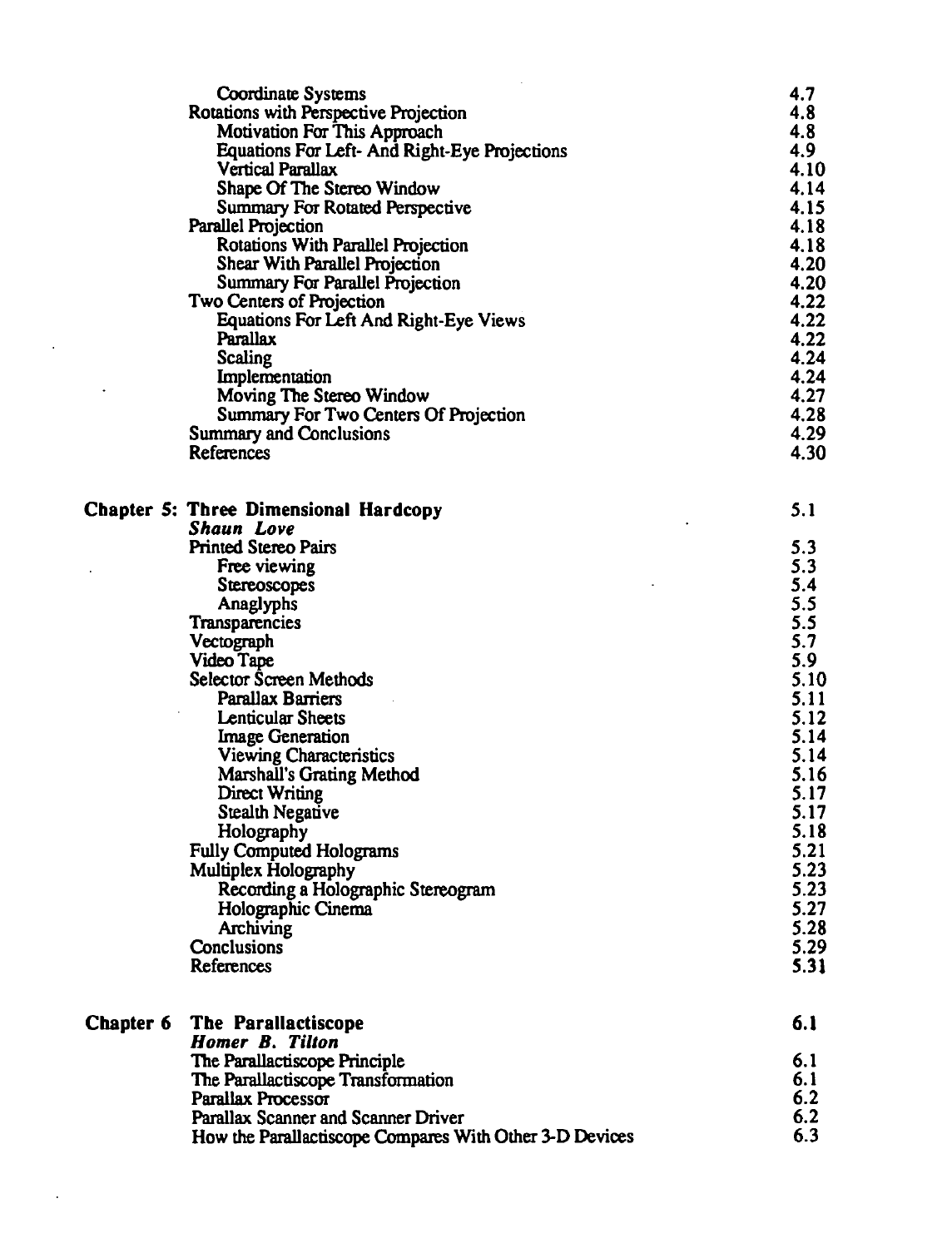|                  | Construction<br>A Bit of History<br>Re-inventing the Wheel<br>References                                       | 6.4<br>6.4<br>6.5<br>6.6 |
|------------------|----------------------------------------------------------------------------------------------------------------|--------------------------|
|                  | <b>Chapter 7 Chromostereoscopy</b><br>Richard A. Steenblik                                                     | 7.1                      |
|                  | Introduction                                                                                                   | 7.1                      |
|                  | Physiological Chromostereoscopy                                                                                | 7.1                      |
|                  | Single Prism Chromostereoscopic Optics                                                                         | 7.2                      |
|                  | Chromostereoscopic Depth Ordering Modes<br>Limitations of the BF Single Prism Optics                           | 7.2<br>7.2               |
|                  | Limitations of the RF Single Prism Optics                                                                      | 7.3                      |
|                  | <b>Other Single Prism Geometries</b>                                                                           | 7.4                      |
|                  | The Superchromatic Prism<br><b>Superchromatic Glasses</b>                                                      | 7.4<br>7.6               |
|                  | Conventional Versus Chromostereoscopic Depth Encoding                                                          | 7.7                      |
|                  | The Conventional Approach                                                                                      | 7.7                      |
|                  | Chromostereoscopic Depth Encoding                                                                              | 7.7                      |
|                  | Tunable Depth Chromostereoscopic Optics<br><b>Tunable Chromatic Dispersion</b>                                 | 7.8<br>7.8               |
|                  | <b>Tunable Depth Glasses</b>                                                                                   | 7.9                      |
|                  | Unique Features of the Chromostereoscopic Process                                                              | 7.9                      |
|                  | Advantages<br>Limitations                                                                                      | 7.10<br>7.11             |
|                  | <b>Applications</b>                                                                                            | 7.11                     |
|                  | <b>Patent Status</b>                                                                                           | 7.12                     |
|                  | References                                                                                                     | 7.12                     |
| <b>Chapter 8</b> | VISIDEPTM: Three-Dimensional Imaging Through Alternating Pairs 8.1<br>Edward R. Jones, Jr. & A Porter McLaurin |                          |
|                  | Introduction                                                                                                   | 8.1                      |
|                  | <b>Visual Memory</b>                                                                                           | 8.2                      |
|                  | Details of the Basic Process<br><b>Advances in Alternating Pair Systems</b>                                    | 8.3<br>8.7               |
|                  | <b>Applications to Remote Sensing</b>                                                                          | 8.10                     |
|                  | <b>Other Applications</b>                                                                                      | 8.14                     |
|                  | <b>Frequently Asked Questions</b><br>Conclusions                                                               | 8.15<br>8.16             |
|                  | References                                                                                                     | 8.17                     |
|                  | The Oscillating-Mirror Technique for Realizing True 3-D                                                        | 9.1                      |
| <b>Chapter 9</b> | Lawrence D. Sher                                                                                               |                          |
|                  | Principle of Operation                                                                                         | 9.1                      |
|                  | <b>Visual Perception</b>                                                                                       | 9.3                      |
|                  | <b>Optics</b><br><b>Mechanics</b>                                                                              | 9.4<br>9.8               |
|                  | Synchronization                                                                                                | 9.9                      |
|                  | <b>Acoustics</b>                                                                                               | 9.10                     |
|                  | <b>CRT Technology</b>                                                                                          | 9.10<br>9.11             |
|                  | <b>Modes of Operation</b><br>Use of Mode A                                                                     | 9.14                     |
|                  | Use of Mode C                                                                                                  | 9.16                     |

 $\mathcal{A}^{\mathcal{A}}$